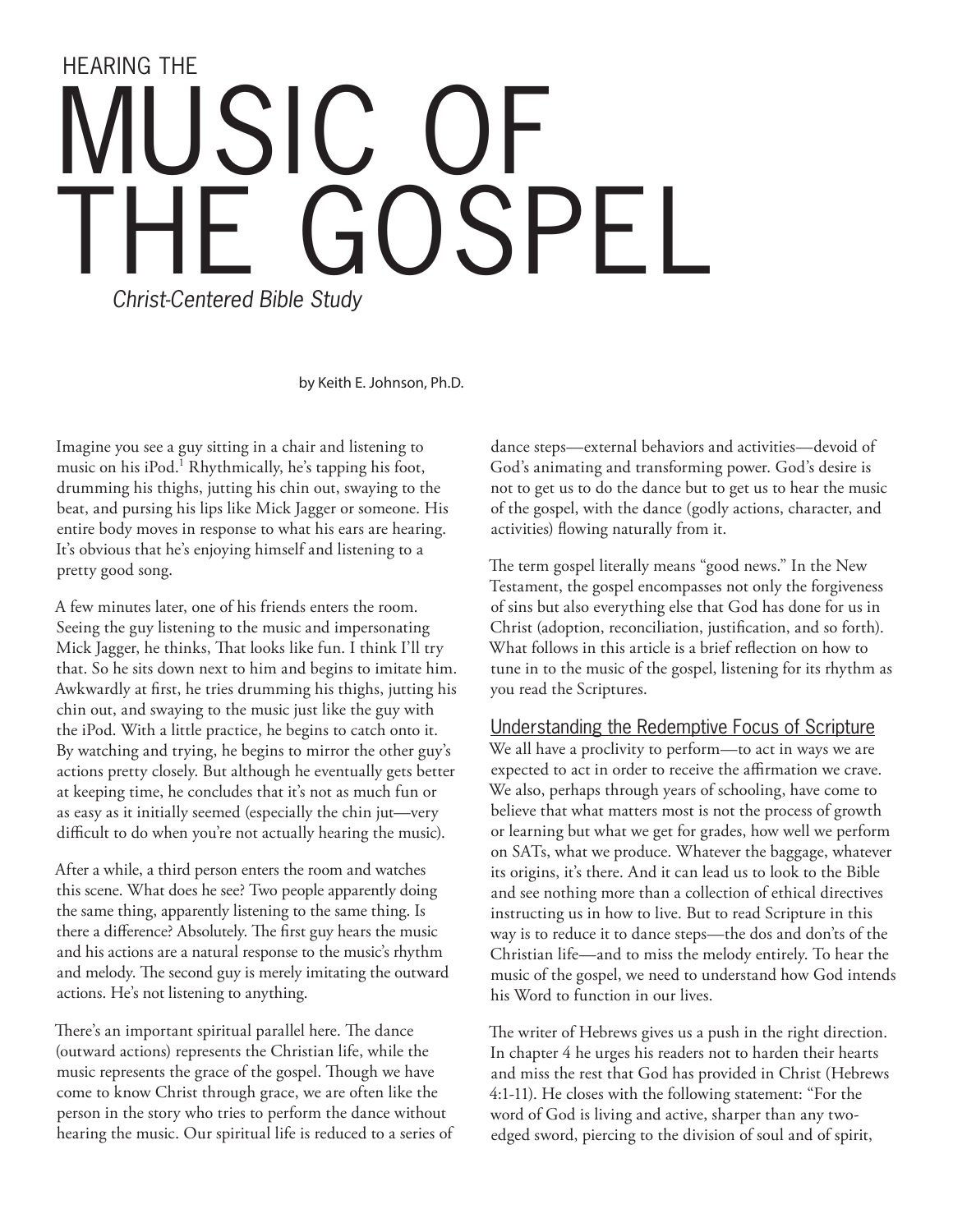Jesus tells his disciples that he will be spit upon, flogged, and murdered in Jerusalem (Mark 10:32-34), James and John approach Jesus with a special request: "Grant us to sit, one at your right hand and one at your left, in your glory" (verse 37).

James and John are requesting special places of honor in his kingdom. They see their association with Jesus as a means to future status, power, and influence. As a result, they are blind to Jesus' true purpose.

At this point you could be thinking, How can they have been so blind and power hungry? But if we ask the question "What does this passage reveal about my spiritual brokenness that requires the redemptive work of Christ?" we just may

God's people had exchanged a flowing fountain for broken cisterns that were incapable of holding life-giving water.

see ourselves in the actions of Jesus' disciples. Aren't we like James and John? A number of years ago, I moved from Chicago to Indianapolis to take a ministry position. After joining my new team, I began to struggle with the fact that I didn't have a particular position of influence on this team. Subconsciously, I really believed that if I had a position of greater influence, I would experience a greater sense of worth and satisfaction. Ironically, my "Christian service" was a means to that end. I was searching for life apart from Christ in status and influence. Turns out, I'm exactly like James and John. First, imagine you are reading the book of James. You come across the following: "Come now, you who say, 'Today or tomorrow we will go into such and such a town and spend a year there and trade and make a profit'—yet you do not know what tomorrow will bring. What is your life? For you are a mist that appears for a little time and then vanishes. Instead you ought to say, 'If the Lord wills, we will live and do this or that.' As it is, you boast in your arrogance. All such boasting is evil" (James 4:13-16). In this passage James appears to criticize all attempts to plan for the future. If we start by asking, "What should I do?" then we may attempt to identify situations in which planning for the future is wrong. ("What do you mean I

> As we reflect on this passage, we want to ask ourselves the question "What does this passage reveal about my spiritual

declares the LORD, for my people have committed two evils: they have forsaken me, the fountain of living waters, and hewed out cisterns for themselves, broken cisterns that can hold no water. (Jeremiah 2:12-13) The people of Israel were dependent on rainfall for their survival. They frequently collected rainwater underground in cisterns hewn of rock. To the big, beefy, agrarian farmer who lived in this drought-filled land, this imagery of broken cisterns would have spoken volumes. The prophet claims that Notice the reference to "boast" and "boasting" in verse 16. James is speaking to a prideful spirit of independence that says, "I'm the master of my fate, the controller of my destiny. I'm the man." James invites me to come to the Lord acknowledging my propensity to try to control my future and live independently from him. I must repent of my lack of faith in his goodness. Thus the real dance step is not about planning at all. What I hear Christ saying is "Entrust your future to me," not merely "Stop making boastful claims about your future, you braggart." This kind of trust requires a renovation of my soul.

more detail.

#### Portraits of Our Brokenness

of joints and of marrow, and discerning the thoughts and intentions of the heart. And no creature is hidden from his sight, but all are naked and exposed to the eyes of him to whom we must give account" (verses 12-13, ESV).

The primary question on most of our minds as we read and apply Scripture is "What does this passage teach about what I am supposed to do?" Yet if we read the Bible merely looking for dance steps, we'll fail to hear the music of the gospel. To hear the music of the gospel, we must first ask a different question: "What does this passage reveal about my spiritual brokenness that requires the redemptive work of Christ?"

Finally, imagine you are reading through the book of Jeremiah and come across these words: Be appalled, O heavens, at this; be shocked, be utterly desolate, need to hand in my assignment on Tuesday?! Blasphemer!") However, by doing this, we may entirely miss James's point. In fact, we would. If, however, we ask the question "What does this reveal about my brokenness that requires Christ's work in my life?" then we are in a better position to discern James's true purpose.

Let's look briefly at three examples.

Next, imagine you're reading through the Gospel of Mark. In chapter 10 you read about an incident that takes place as Jesus and his disciples are making their final journey to Jerusalem, where he will be crucified. Immediately after

Notice how the writer describes the role of Scripture in our lives, likening it to the sharpest sword imaginable—a sword that penetrates to the deepest recesses of our soul. As a result, we are "naked and exposed" before God. What the writer wants us to see is that Scripture, first, is designed to expose the sinful condition of our heart, not simply to prescribe a new behavior.

Several years ago I had a stressful week prior to a major conference I was leading. A number of times I found myself asking my wife's forgiveness for being rude to her. In the back of my mind, however, I really believed that the problem lay in my circumstances. If my life weren't so stressful, I told myself, I wouldn't be treating the people around me so poorly.

The following Sunday, our pastor spoke from Deuteronomy 8 about how God tests our hearts to reveal what's in them. It was as if God's Spirit said to me, "Your problem is not these circumstances. These circumstances have merely revealed what was in your heart." This is precisely what Scripture is intended to do—reveal our brokenness that requires the work and person of Christ.

I realize that what I have said so far about Scripture is not particularly upbeat and something you'd want to dance to (nothing like hearing how wretched and loathsome we are to get those toes tapping!). But the choreography of grace cannot be directly accessed; you must first waltz through brokenness and repentance. Those who seek to move directly to the upbeat and eliminate the downbeat destroy the tune entirely.

Graciously, Scripture does not leave us on the downbeat: naked, exposed in our sin. Notice how the writer of Hebrews continues: "Since then we have a great high priest who has passed through the heavens, Jesus, the Son of God, let us hold fast our confession. For we do not have a high priest who is unable to sympathize with our weaknesses, but one who in every respect has been tempted as we are, yet without sin. Let us then with confidence draw near to the throne of grace, that we may receive mercy and find grace to help in time of need" (Hebrews 4:14-16).

The writer of Hebrews does not point us toward a program of behavior modification but instead to a person. The

remedy for our brokenness is not in corrective dance steps but in Christ.

Most New Testament scholars believe that the original readers of the book of Hebrews were Jewish Christians (thus the name of the book). A number of them had experienced persecution because of their faith and some were tempted to walk away from Christ. In this context the writer paints a portrait of Christ as one who fundamentally understands the readers' problems because, in his human nature, he experienced the same temptations they were experiencing. Through this and other portraits of Christ, the writer of Hebrews is attempting to woo the hearts of his readers to the love and beauty of Christ.

This highlights a second role of Scripture—pointing our hearts to our Savior. We tend to limit this dimension of Scripture to those who are outside the Christian faith. That is, we assume that the primary role of Scripture for the unbeliever is pointing his or her heart toward Christ. We often fail to recognize that our hearts constantly need to be pointed to Christ as well.

Here's what I mean. If you were to explain the gospel to a non-Christian—say, a non-Christian who swears like a dockworker—you would want him to acknowledge his sin (including profanity) and need for forgiveness, right? And, if he acknowledged that, you would then point him to Christ for forgiveness, acceptance, and grace. But what happens when we, as believers, have a swearing problem? We tell each other to stop swearing. Or we tell ourselves to stop swearing. And when we come to the Scriptures, what we read between every line is "Stop swearing! Christians don't act that way!" What happened to the gospel for us? How did our dynamic walk with Christ mutate into Christian Behavior 101?

Or we might point out to a non-Christian, as we are sharing the gospel with her, that she has falsely turned to things other than God (things like success, drugs, sex, approval, whatever) to meet her needs and make her life work. But as believers, aren't we still tempted to make our lives work apart from Christ? Don't we often seek life apart from him in control, influence, approval, performance, or any number of other alternatives. We, too, need to constantly be pointed back to Christ, in whom alone life can be found. We continue to need to hear the music of the gospel and never outgrow it.

From Genesis to Revelation, Scripture does two things: (1) it exposes our brokenness; and (2) it points us to our Savior. That's the gospel, and we want to look at each of these in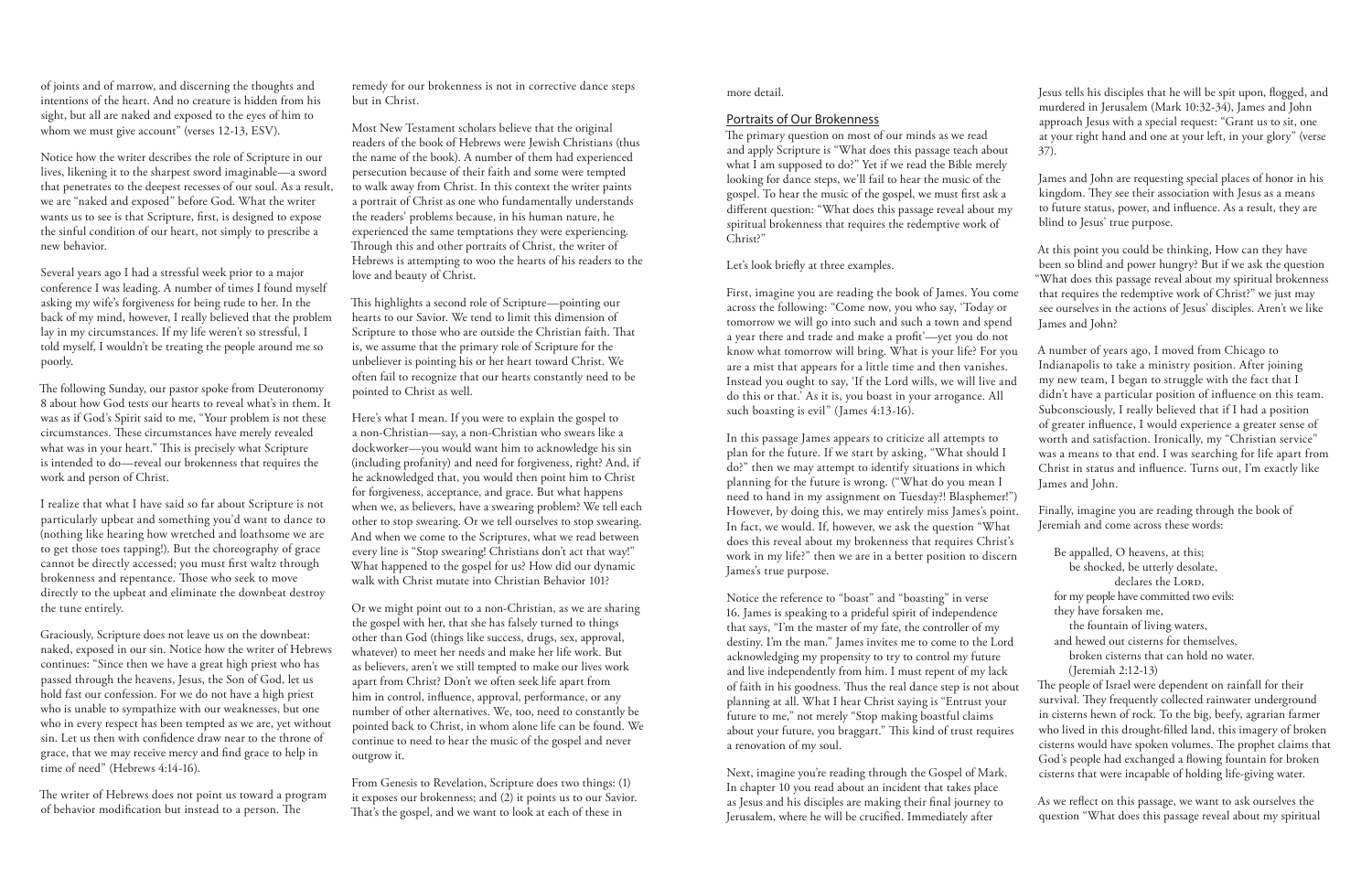we come to the text not simply looking for dance steps but asking, "How does this passage point me to Christ?"

Matthew 4 records the temptation of Jesus in the wilderness. If we read this passage simply asking, "What does this passage exhort me to do?" we will not hear the music of the gospel. We may instead reduce the temptation of Jesus in the wilderness to a lesson about how to avoid temptation. ("So when Satan asks if you would like to rule all the kingdoms of the world, remember to say no, like Jesus did.") While this story does have implications for how we handle temptation, it is crucial that we consider how it points us to Christ.

Matthew is drawing a parallel between the experience of the people of Israel and that of Jesus. Both were led into the wilderness. Both were tested. But what happened when Israel was led into the wilderness? Israel failed. And what happened when Jesus was led into the wilderness? He remained faithful.

In what sense does this passage offer good news? Like Israel, we also are tempted. And like Israel, we also fail. We fail all the time, as a matter of fact. And so we need someone who can live a perfect life on our behalf. The great news of the gospel is that Jesus has done that. In this passage, therefore, Jesus is not primarily our example, showing us how to face temptation. He is our hero, who lived in perfect obedience and who credits us with his righteousness.

## In a sermon on this passage, Jason Gibson sums this point up well:

We locate idols in our lives by prayerfully examining our fears, trusts, and desires and considering what these reveal about where we believe real life can be found.<sup>3</sup>

> By asking how this passage points us to Christ, we begin to hear music we might otherwise have missed.

are often good in themselves, such as having well-behaved children. . . . Even good things become idols when they start to rule our lives."2

Idols offer a counterfeit to aspects of God's identity and character. Idols represent the broken cisterns we trade for fountains of living water (Jeremiah 2:13). As a result, we shouldn't think about idolatry as one sin among others but rather as a root sin that expresses itself in a variety of ways.

Scripture helps me to see that my problem is much deeper than occasional outbursts of anger. Control represents an idol in my life—an idol that I believe will give me security and peace. Although I would never explicitly say this, in my heart I believe there is more life to be found in having my puny little world in control than there is to be found in Christ. Ugly, isn't it? But that's the truth of the gospel in my life. That's the Word digging down, judging "the thoughts and attitudes of the heart" (Hebrews 4:12), and distinguishing between deficient behavior (anger) and a deficient heart (idolatry).

If Jesus had failed in the desert we could not have been put right with God, for there would have been no perfect sacrifice to take away sin forever, and no perfect life to be credited to our account. In the Gospel God treats Jesus as if He had failed and treats us as if we had never failed. In the Gospel Jesus is punished as if He had disobeyed God, and we are declared to be perfect as if we had never disobeyed God! Matthew's Gospel is about just that—the Gospel! Which is about Jesus, God's final obedient Son. The wait for an obedient son is over. He has arrived. Jesus is the new and better Adam, the true Israel who has defeated the devil and won back for rebels the paradise lost. And this is the Gospel that is available to all of us who admit our weakness and inability to overcome Satan, and trust in what Jesus has done for us on our behalf.<sup>4</sup> ask as we seek to respond to God through his Word. After we have asked, "What does this reveal about my brokenness that requires the work of Christ?" we next must ask, "How does this passage point me to Christ?" In a debate with Jewish leaders over his authority and identity, Jesus offered the following indictment: "You search the Scriptures because you think that in them you have eternal life; and it is they that bear witness about me, yet you refuse to come to me that you may have life" (John 5:39-40). Jesus was not talking with theological liberals who were perverting and subverting the Scripture; he was talking with people who revered the Scriptures. And though they carefully studied the Scriptures, Jesus claimed that they had completely missed the meaning of the Scriptures. They had come to believe that Scripture's role in redemption lies in detailing for us the commands and demands of God, and they had missed how Scripture points us to the Christ.

#### Portraits of a Beautiful Savior

Because Scripture has a redemptive purpose, it does not leave us to morosely sing along to the dirge of sin but instead leads us on to the melody of the gospel (that is, all that God is for us in Christ). And so there is a second question we need to

Again, note the difference in the following examples when

brokenness that requires the redemptive work of Christ?" Framed this way, we immediately recognize that the passage aptly describes a problem endemic to our lives. When we seek life in Internet pornography, for example, we trade a fountain for broken cisterns. Or when we seek life in control, we trade a fountain for broken cisterns. Or when we seek life in romance, we trade a fountain for broken cisterns. Or when we seek life in performance . . . You get the idea.

One of the broken cisterns in my life is a craving for the approval of others. I remember a situation during my graduate program in which the academic dean of the school where I was studying concluded that I had acted disrespectfully toward one of the school's administrators. I remember the fear I felt as I anticipated meeting with the dean. I couldn't read or concentrate on my Bible that morning; it was like trying to read how to turn my seat cushion into a flotation device while my plane plummeted toward earth. It became clear to me what was going on in my heart when the following thought crashed into my mind: I have to have his approval. It doesn't matter what it takes—I have to have his approval. The meeting went well (I didn't curl up in a fetal position or anything), and the misunderstanding was resolved. But the events brought to my painful awareness how I look for life more in the approval of people than in the approval of God through Christ.

When we look for life apart from Christ in relationships, success, control, influence, sexual fantasy, and so on, we trade a flowing fountain for broken cisterns that cannot hold water. What are the broken cisterns in your life? How are you tempted to make life work apart from Christ?

That's where the Jeremiah passage wants to take us. And asking the question "What does this passage reveal about my spiritual brokenness that requires the redemptive work of Christ?" opens the door to go there.

#### Uncovering the Sin beneath the Sin

One evening, in late December, I was driving home from my office in Indianapolis. In order to get to my apartment, I had to drive past a large mall. Around Christmas, the traffic near this mall is unbearable. This particular evening it took thirty minutes to go less than a mile. As the minutes ticked away, I became increasingly agitated. (I like the word *agitated* better than *enraged, irate, fuming, irked*, or *livid* . . . all of which I was, of course). But then, in a moment of boiling anger, I smashed the steering wheel as hard as I could with my fist. I eventually made it home, but I arrived with a sore fist and a guilty conscience.

Let's imagine that the following morning I'm reading Ephesians, determined to consider what Scripture has to say regarding my brokenness. Reading Paul's injunctions in chapter 4 to put away anger, I might conclude that Scripture is revealing to me that I have a problem with anger. (Of course, this was already clear to me, and to many around me, without my even opening my Bible.) But I cannot stop here as if anger were the ultimate source of my sin. It's not. I need to dig deeper to get at what's causing the anger. I need to ask, "What is the sin beneath the sin of anger?"

Although my anger arises in a variety of circumstances, I've noticed an important thread running through my episodic bouts of rage . . . I mean, agitation. My anger is often triggered by delays, unplanned interruptions, schedule changes, traffic jams, malfunctioning computers, people not following systems I create or doing what I want them to do. The root of much of my anger, in other words, is a longing to control my world. When I feel out of control—in a traffic jam, for example—I get angry because someone's messing with my world! While control may not be the only source of my anger, it's a significant one.

We tend to focus on the surface sins (the fruit) without considering what's beneath the surface (the root). To hear the music of the gospel, we must go deeper, considering both the fruit and the root of our sin.

As you prayerfully consider the root of specific sins in your life, the biblical category of idolatry can be particularly helpful. Idolatry is one of the major themes in the Bible, as evidenced by the first commandment: "You shall have no other gods before me" (Exodus 20:3). When we think of idolatry, particularly in the Bible, we picture it in terms of bowing down to a carved statue of some kind (see Ezekiel 14:1-8). But just because we haven't prostrated ourselves before a statue of Zeus or the Statue of Liberty doesn't mean we're innocent of idolatry. An idol can be anything we believe we need, apart from Christ, to fulfill us. By this definition, we all dabble more than a little in idolatry.

Because we've turned away from God, we experience alienation, inadequacy, and deficiency. Idolatry takes place any time the functional trust of our heart shifts to someone or something other than Christ. I like how one writer puts it: "We serve, love, desire, trust, fear, and worship other things apart from God to give us love, joy, peace, freedom, status, identity, control, happiness, security, fulfillment, health, pleasure, significance, acceptance, and respect. Sometimes our idols are obviously wrong. However, the things we desire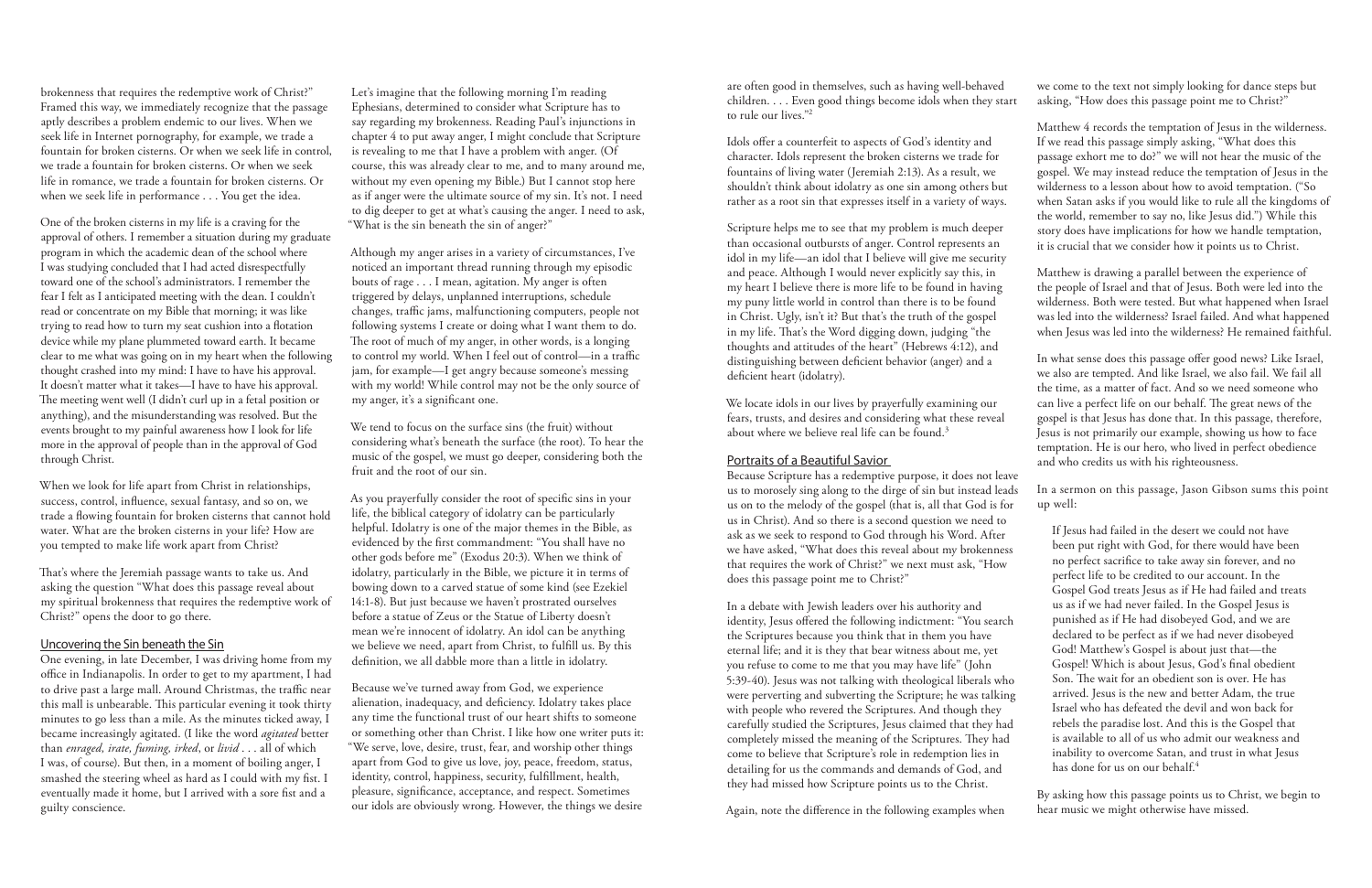| ıg | My claim that Scripture, from Genesis to Revelation, exposes<br>our brokenness and points us to Christ and the gospel may                                                                                 |
|----|-----------------------------------------------------------------------------------------------------------------------------------------------------------------------------------------------------------|
|    | raise a nagging question: Am I suggesting that every passage<br>of the Bible somehow proclaims Jesus? Or in other words,<br>are we talking about looking for Jesus in places where he<br>cannot be found? |
|    | A young boy was once asked in Sunday school, "What is<br>small, brown, furry, and has a tail?"                                                                                                            |
|    | The child thought for a minute and said, "It sounds like a<br>squirrel, but I'll say Jesus!"                                                                                                              |

In his book *The Ancient Love Song*, Charles Drew notes that Scripture points us to Christ in a variety of ways.<sup>9</sup>

This is *not* what we're talking about. We are not looking to find Jesus in every passage of Scripture. Nor are we suggesting that anyone ignore the original meaning of the passage. What we are talking about is reading all of Scripture as a witness to Jesus (see Luke 24:25-27; John 5:39). All the individual stories in the Bible tell a larger story that centers on the person and work of Christ.7

We do not attempt to *find* Christ in every text but rather to discover how every text relates to Christ and his redemptive work.<sup>8</sup> This involves both carefully studying the passage in its original context and relating it to the larger story of Scripture.

blossom like flowering lilies, beautiful olive trees, flourishin grain, and blossoming vines. Although today this imagery is lost on all but poetry and lit majors, it would have been music to the original listeners of this message.

| • The Law (especially portions of Exodus, Leviticus, |
|------------------------------------------------------|
| Numbers, and Deuteronomy) anticipates Christ by      |
| exposing our hearts and persuading us of our need    |
| for a Savior.                                        |

If one were to summarize the theological message of Hosea 14, it would be something like this: God invites us—those in need of mercy—to return to him with a broken and contrite heart, seeking his forgiveness and trusting in him alone. In response, he promises to be our all-sufficient source. A clearer picture of the gospel would be hard to find. In the gospel, Christ offers himself to us not merely as a sacrifice for sin but as the all-satisfying source for which our hearts most deeply  $long.<sup>5</sup>$ 

- At a broader level, the failures of specific Old Testament characters (for example, the repeated failures of God's people to trust him and follow his law) also point indirectly to our need for a Savior.
	- The promises scattered throughout the Old Testament (especially prophetic books such as Isaiah, Jeremiah, and Ezekiel) anticipate Christ by kindling a longing at several levels that only Jesus can ultimately fulfill. For example, God's repeated promise to dwell with his people (Leviticus 26:11-12; Ezekiel 37:26-28) comes most clearly to fruition in the incarnation of God's Son ("The Word become flesh and dwelt among us," John 1:14) and the future kingdom of Christ (Revelation 21:3).
	- Wisdom literature (Job, Proverbs, Ecclesiastes, and

To understand the significance of God's promise in this passage, it helps to understand the broader message of Hosea. God's people had abandoned him for the foreign and false god Baal. Things were so bad that God instructed the prophet Hosea to marry a prostitute as a kind of living parable of the nation's spiritual adultery (Hosea 1—3).

We may wonder what the Israelites found attractive about Baal. That's simple: Baal was a fertility God. By participating in Baal worship, the people hoped to bring greater fruitfulness to their crops and increase their gross national product. (And with Baal being a fertility god, sex would have been a part of his worship—definitely an added attraction.) What's striking about the message is that God describes the future blessing of his people in the very terms in which they had abandoned him—that is, fruitfulness. Notice the tender invitation in 14:8:

O Ephraim, what have I to do with idols? It is I who answer and look after you. I am like an evergreen cypress; from me comes your fruit.

The point of the communication: God invites his people to find what they are searching for in him.

Return, O Israel, to the LORD your God, for you have stumbled because of your iniquity. Take with you words and return to the LORD; say to him, "Take away all iniquity; accept what is good, and we will pay with bulls the vows of our lips. Assyria shall not save us; we will not ride on horses; and we will say no more, 'Our God,' to the work of our hands. In you the orphan finds mercy."

> You may be thinking, I would never have seen these things in Hosea. That's okay for now. In order to see how Scripture exposes our brokenness and points us to Christ, we need to continue to grow as readers of Scripture.<sup>6</sup> A good commentary on Hosea (or any other biblical book you're studying) can provide pertinent information you may be lacking.

Clarifying a Potential Misunderstanding

Consider again the following passage in Hebrews 4: "Since then we have a great high priest who has passed through the heavens, Jesus, the Son of God, let us hold fast our confession. For we do not have a high priest who is unable to sympathize with our weaknesses, but one who in every respect has been tempted as we are, yet without sin. Let us then with confidence draw near to the throne of grace, that we may receive mercy and find grace to help in time of need" (Hebrews 4:14-16).

We live in a world marked by suffering. Parents married twenty years file for divorce. A friend's life is tragically ended by an auto accident. A parent contracts a debilitating illness. As believers, we sometimes find ourselves despairing in response to these circumstances. It's easy to feel as if no one understands or as if other believers don't have to deal with what we're dealing with. But notice how the writer of Hebrews points our hearts to Christ as one who truly understands.

The writer calls us to reflect upon Jesus' final hours: he was betrayed by a friend, abandoned by his disciples, endured unimaginable physical and emotional abuse, and experienced an excruciating death. He understands abandonment, loneliness, rejection, shame, and sorrow because he experienced these things himself. He can identify with the entire range of our painful experiences. Not only can we find understanding in Christ, but also, when we draw near to him, we find mercy and grace to help us in our need. And so, as we ask the question "How does this passage point me to Christ and the gospel?" we see that the good news is that we have a Savior who understands suffering and pain because he has experienced them. He is not distant from us nor has he abandoned us in our pain, but he is right there with us in the midst of it.

Some years ago I went through a difficult time emotionally. Whatever the source, I was constantly drained and could never seem to get to sleep at night. Of course, the less you sleep, the weirder you get. And the weirder you get, the more you find yourself staring at the ceiling at night wondering what in the world's wrong with you. I thought I'd never feel normal again. I would try to describe to my friends what I was feeling, and yet, as much as they cared, it was clear they really didn't understand what was going on inside me. I distinctly remember the hope this passage gave me as I came to God in prayer, knowing that Christ understood what I was experiencing and would provide the grace I needed to get through it.

Finally, we will explore an unlikely place to encounter

the music of the gospel: the book of Hosea. (Contrary to popular opinion, the Old Testament prophets really dug this music.) Here is a prophetic message delivered by Hosea to the northern kingdom shortly before it was destroyed by the Assyrian army in 722 b.c. Although there would be no deliverance for the northern kingdom from the Assyrians (Hosea 13:16), Hosea's final message offers hope to a future generation:

I will heal their apostasy; I will love them freely, for my anger has turned from them. I will be like the dew to Israel; he shall blossom like the lily; he shall take root like the trees of Lebanon; his shoots shall spread out; his beauty shall be like the olive, and his fragrance like Lebanon. They shall return and dwell beneath my shadow; they shall flourish like the grain; they shall blossom like the vine; their fame shall be like the wine of Lebanon. O Ephraim, what have I to do with idols? It is I who answer and look after you. I am like an evergreen cypress; from me comes your fruit. (Hosea 14:1-8)

In this chapter we see a beautiful picture of the gospel. Although we encounter no explicit reference to Jesus, this chapter indirectly points us to the good news that we find in Christ. God's people are invited to "return" to him (verse 1). All they can bring are "words" of repentance and faith (verses 2-3). In response, God promises to heal them (verse 4), love them freely (verse 4), and generously provide for their needs (verses 5-8). Notice the imagery God uses to describe what he will do for them. God will be like "dew" so that they will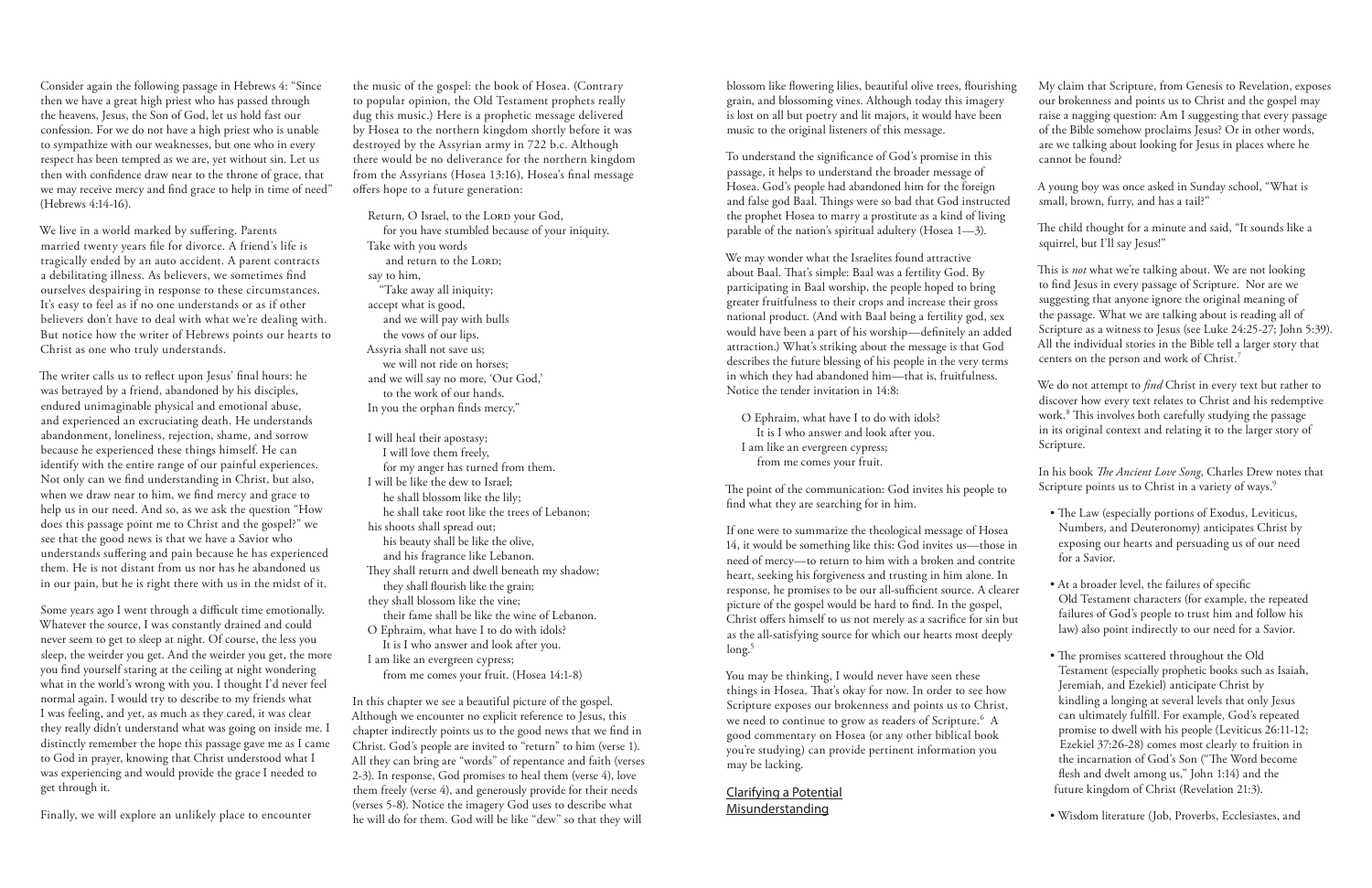A Christ-centered approach to applying this passage differs not because it ignores the dance steps but rather because it searches for the music. At this point we want to ask the first question I introduced in this article: "What does this passage reveal about my spiritual brokenness that requires the redemptive work of Christ?" On one level, the answer might seem obvious. We can find a whole list of sinful behaviors in this passage. However, to see how this describes our brokenness, we're going to have to dig deeper.

example, we might identify instances of corrupt speech in our lives and talk about what it would look like to encourage one another. We might conclude the study by reminding the group to apply these things to their lives and to consider how they might speak and treat each other differently. As they say, "It's all good," but the problem with this approach is that it bypasses the music that motivates the dance. An example may make this a little more concrete. Imagine two people. They are both Christians and they are both in situations where they are being criticized. One of them is able to listen and sort through the criticism, she feels to be unfair. By her response, you can tell that

In this passage we encounter not only portraits of our brokenness but also portraits of God's redemptive work. Paul reminds us of the forgiveness we've experienced in Christ at the cost of his life. He is not merely giving us an example to follow but he is also pointing us to the music that motivates the dance. We are to forgive as Christ forgave us (4:32). We are to love as God loved us (5:1-2). But how do we do this? By richly experiencing God's love and forgiveness.

To do so, it may be helpful to ask, "What do all the sinful behaviors listed in 4:25—5:2 have in common?" In clustering the behaviors, it seems that Paul was attempting to address the various forms of self-centeredness that destroy relationships. Moreover, it seems Paul was not merely interested in restraining outward expressions of sinful behavior but was actually looking for inward transformation. Forgiveness, after all, is a change of heart, not something on a to-do list. In Ephesians 5:2 our self-centeredness seems all the more . . . well, self-centered when contrasted with Christ's self-sacrifice. In short, what we discover is that our problem is deeper than the need for moral reformation. What we need is a Savior. a prick in the finger but more a meat cleaver in the heart. Why? Because he is not believing the truth of the gospel. He is not experiencing the riches of God's love, forgiveness, and acceptance through Jesus Christ, and his reaction makes this abundantly clear. The Christ-centered point of Ephesians 4 is clear: if you know how richly you are loved by Christ, then criticism is more like a prick in the finger than a knife wound to the heart. (With that, I'll try to refrain from using any more graphically violent metaphors.) Gospel-Centered Living

admitting to what is true and patiently responding to what the criticism she's receiving is like a prick in the finger. And that's because there's a security flowing out of a deep experience of God's love and grace. You can't fake that. The music of the gospel lowers the decibel level of the criticism and mutes the inner voices of defensiveness.

And so the way Scripture points us to Christ in Genesis differs significantly from the way Scripture points us to Christ in the Gospel of John. What I am briefly outlining in this essay is a vision for a Christ-centered (or gospel-centered approach to reading Scripture.<sup>10</sup>

The other Christian faces the same kind of criticism yet he's consumed with anger. He hates criticism and so he either shifts the blame to anything or anyone other than himself or he spirals into complete and utter self-loathing. He's filled to the brim with the rage and anger that Ephesians 4 tells us to get rid of. It's clear that what he's experiencing is not

Paul ends the first half of Ephesians by praying that in the deepest recesses of our being we would have power from the Holy Spirit to know how wide, how high, how deep, and how long is the love of God in Christ and that we would be filled with the fullness of God (Ephesians 3:14-21). In essence, Paul is praying that God's Spirit would enable us to hear the music of the gospel. It is only as we hear this music that we can forgive as we have been forgiven and love as God loves us. trust wholly in the sufficiency of Christ—his forgiveness, empowerment, and promises. This is the process we went through when we came to faith, and it is the way we continue to live out our faith. "As you received Christ Jesus the Lord, so walk in him" (Colossians 2:6). As Tim Keller points out, "The gospel is not just the 'A-B-C' but the 'A-to-Z' of the Christian life. The gospel is not just the way to enter the kingdom, but is the way

If we were to ask a group of Christians, "What was your greatest need prior to your conversion?" I imagine they would all answer, "The gospel."11 However, if we were to ask that same group, "What is your greatest need following your conversion?" we would elicit a wide variety of answers.

I am suggesting that the answer remains unchanged following our conversion. We still need the gospel. We still need to humbly lay bare the roots of our sin. We must continue to acknowledge our inadequacy and impotence to live righteously before God. And we must continue to

so on) compels us to look to Christ for meaning and for the ability to live wisely (see Colossians 2:3).

- The psalmists and prophets sometimes spoke with the voice of Christ, anticipating his suffering (the Cross) and exaltation (the Resurrection).
- Particular Old Testament offices (prophet, priest, and king) foreshadow Christ's redemptive work. They invite us to look for a prophet who is greater than Moses, a priest who is greater than Aaron, and a king who is greater than David.
- Certain Old Testament rituals, such as the Passover (Exodus 12), foreshadow God's redemption of his people through the Cross.

In the New Testament we encounter explicit proclamation of Jesus:

- The Gospels (Matthew, Mark, Luke, and John) introduce us to Jesus Christ and his ministry on earth, culminating in his death, burial, and resurrection.
- The Epistles (Romans, 1 Corinthians, and so forth) offer sustained theological reflection on the significance of the person and work of Christ for the church.
- Revelation gives us a window into the future glory of Christ as he brings in his heavenly kingdom.

#### Hearing the Music: An Example from Ephesians

We've been looking at how, in order to hear the music of the gospel, we need to consider *how a passage exposes our brokenness* and *how it points to Christ*. Having looked at these elements separately, let's put them together by considering one final example from Ephesians in some detail.

Imagine you are studying Ephesians 4:25—5:2.

Having put away falsehood, let each one of you speak the truth with his neighbor, for we are members one of another. Be angry and do not sin; do not let the sun go down on your anger, and give no opportunity to the devil. Let the thief no longer

steal, but rather let him labor, doing honest work with his own hands, so that he may have something to share with anyone in need. Let no corrupting talk come out of your mouths, but only such as is good for building up, as fits the occasion, that it may give grace to those who hear. And do not grieve the Holy Spirit of God, by whom you were sealed for the day of redemption. Let all bitterness and wrath and anger and clamor and slander be put away from you, along with all malice. Be kind to one another, tenderhearted, forgiving one another, as God in Christ forgave you.

Therefore be imitators of God, as beloved children. And walk in love, as Christ loved us and gave himself up for us, a fragrant offering and sacrifice to God.

You might begin by reflecting on the context of this passage. It comes in the second half of Paul's letter to the Ephesians. He has just finished describing God's provision for growth in and through the church: God has given the believers spiritual gifts in order to build up the church for the glory of Christ. In 4:1 Paul exhorts his readers to live in a manner worthy of their calling. In 4:17 we find this same exhortation stated negatively: Do not live as the Gentiles live. In 4:25— 5:2 Paul begins to describe how their lives will look different as they live out their new identity.

You, being a biblical savant, were able to glean all this in minutes, allowing you leisurely time to make some observations about the passage. You might note that it is full of commands. In addition, there are numerous contrasts (falsehood versus truth, stealing versus sharing, corrupt talk versus words of encouragement, and so on). These contrasts seem to play a central role in the passage. Along the way, you might explore the meaning of key terms in this passage using a Bible dictionary. You might also consult a commentary. (A study Bible is essentially a commentary, only not as exhaustive. A commentary is the next step up in study notes. *The NIV Application Commentary* is a good place to start when you're ready for the upgrade.)

But the real difference comes as we think about how to apply this passage to our lives. If we come to the Bible seeking from it a catalog of commendable Christian behaviors, we'll see only the dance steps. And this passage most certainly contains dance steps—both steps to avoid (lying, anger, stealing, and so on) and steps to follow (speaking truth, sharing, building up others through our speech). It's a biblical Riverdance. In a small-group Bible study, we might discuss in detail what some of these steps look like. For